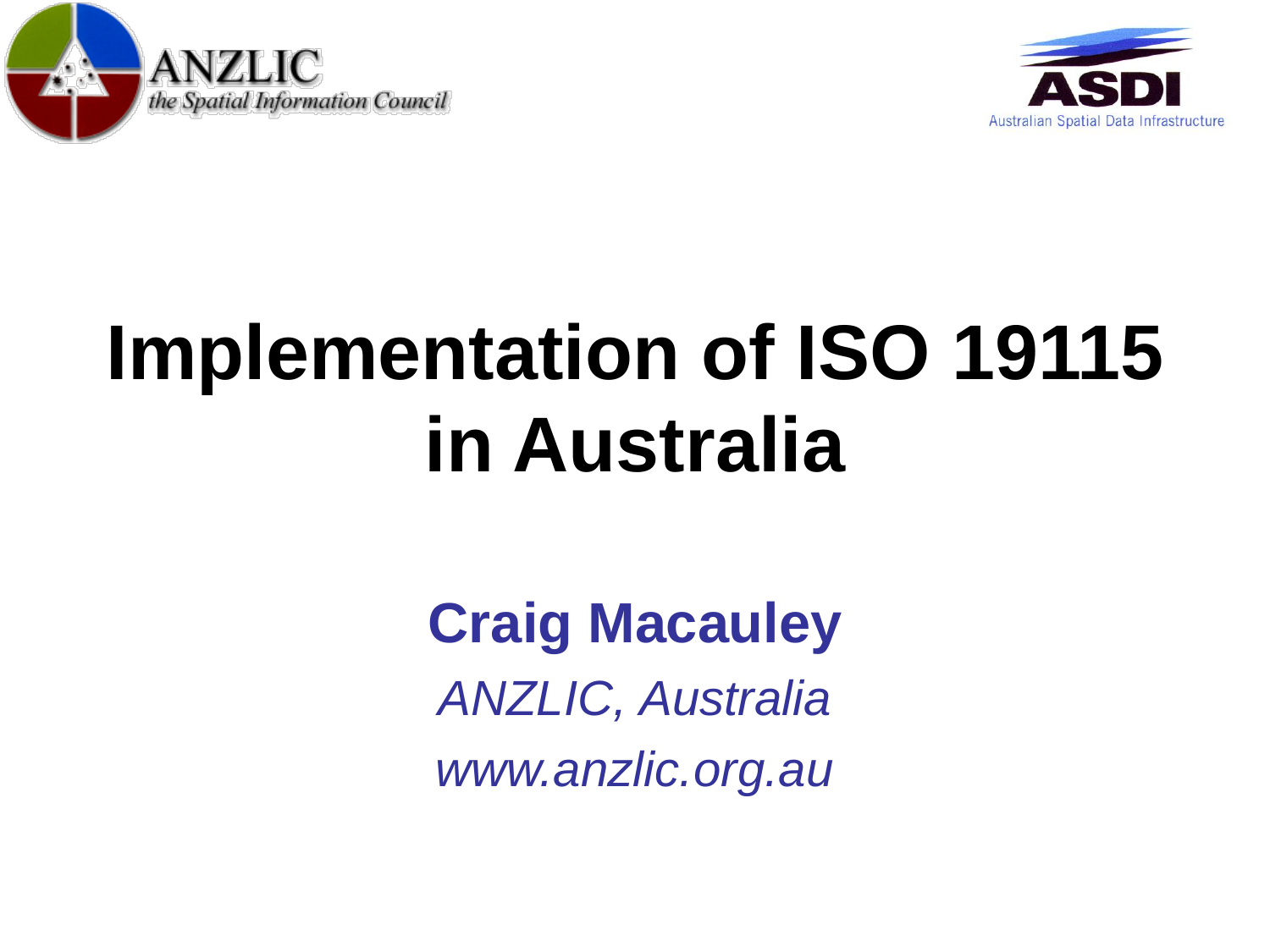



#### Program

- South Australia's Spatial Information Integration Services (SIIS) Project
- Northern Territory's Distributed Environment for Metadata Management;
- ANZLIC Profile of ISO 19115.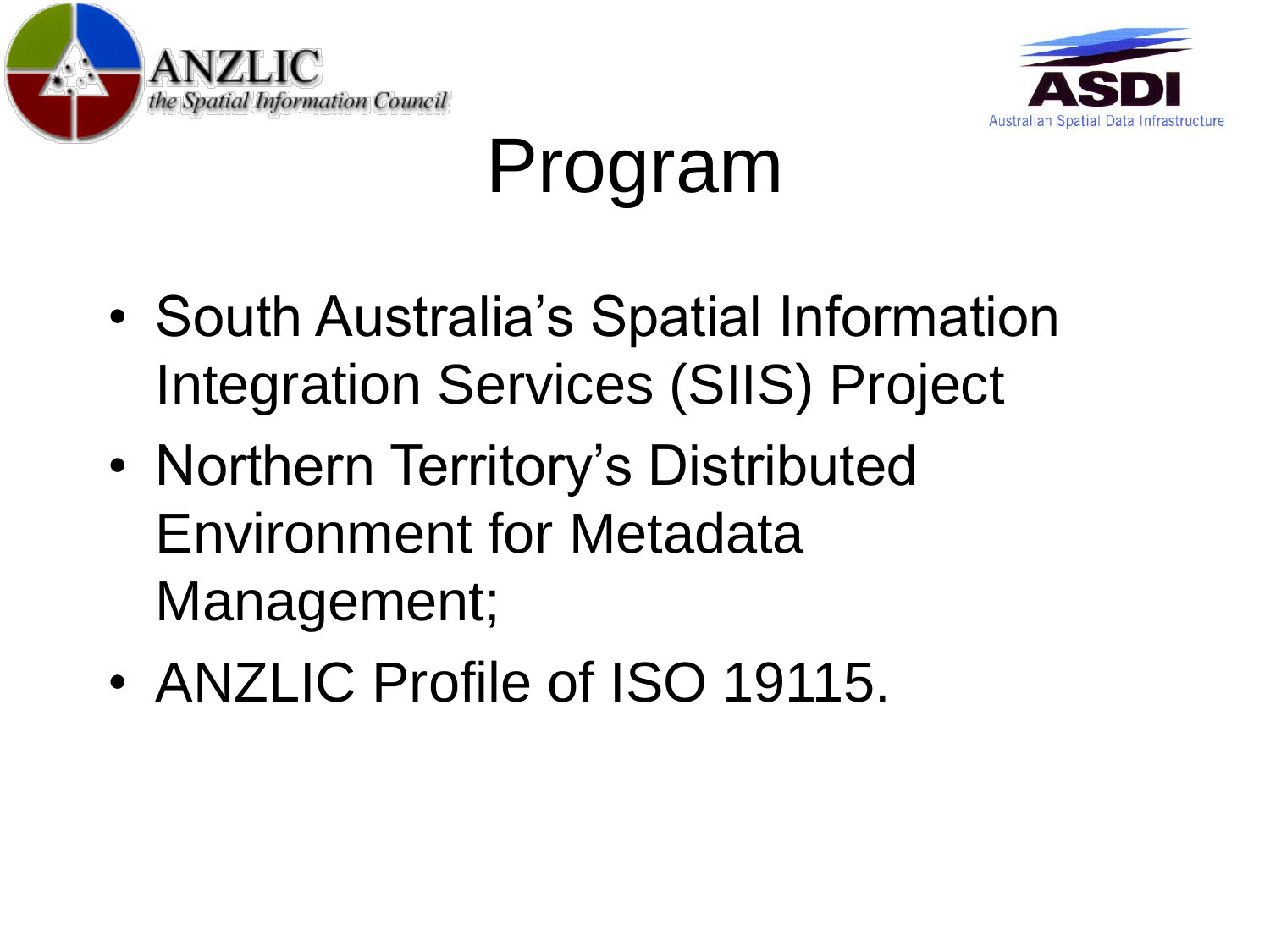



#### **Overview**

- Two jurisdictions in Australia commenced design/development of SDI systems in 1998/99 - metadata used for discovery and access in both architectures.
- ISO/CD 19115.1, 19115.2 & 19115.3 used;
- Balance: benefit of adopting an international standard versus change management issues associated with using a standard that is still evolving.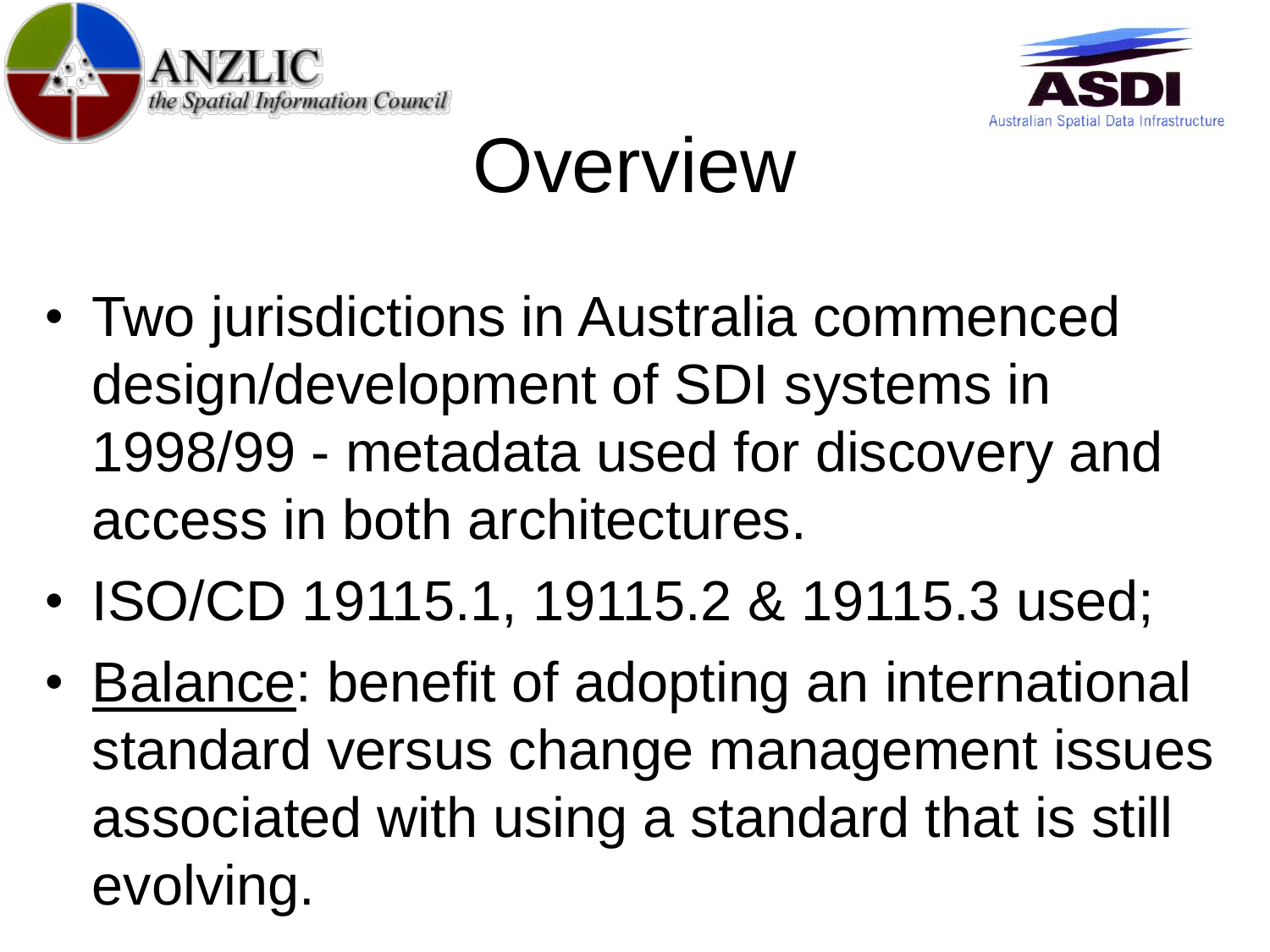# 1. Spatial Information Integration Services (SIIS)

#### **Project Definition:**

• *"To develop and implement a spatial information infrastructure for the South Australian Government and the broader community … that will enable spatial information from any number of disparate data sets from State organisations to be integrated and delivered to users and business systems anywhere across the State."*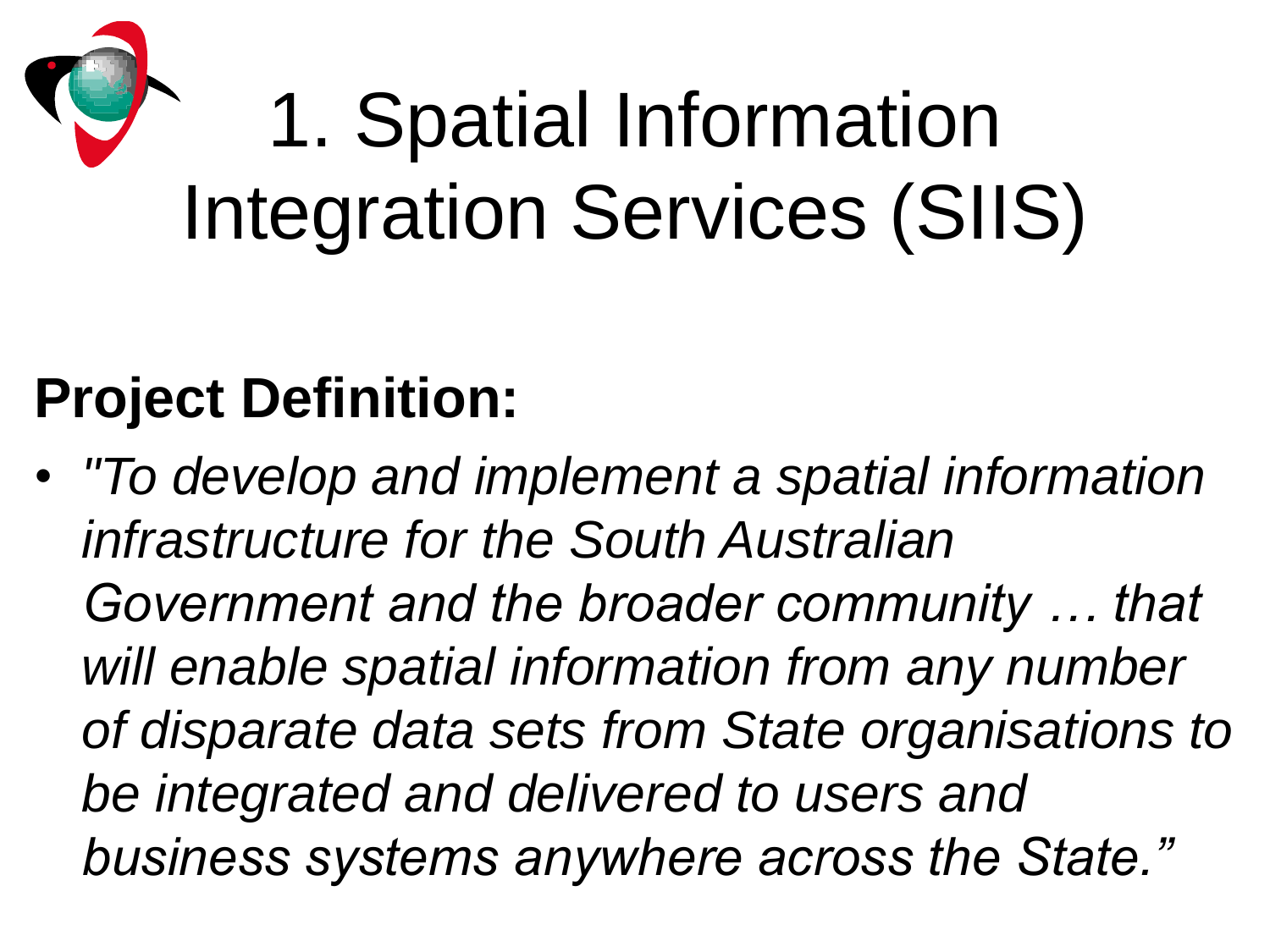

# SIIS Key Components

#### **1. Client Services**

- Web Interface and Application Interfaces
- **2. Delivery Infrastructure Services**
- Data Directory (ISO 19115)
- Data Access; Data Integration (ISO 19115)
- **Security**
- Accounting and e-Commerce
- **3. Data Set Services**
- Format & Projection Conversion
- Data Set Interfaces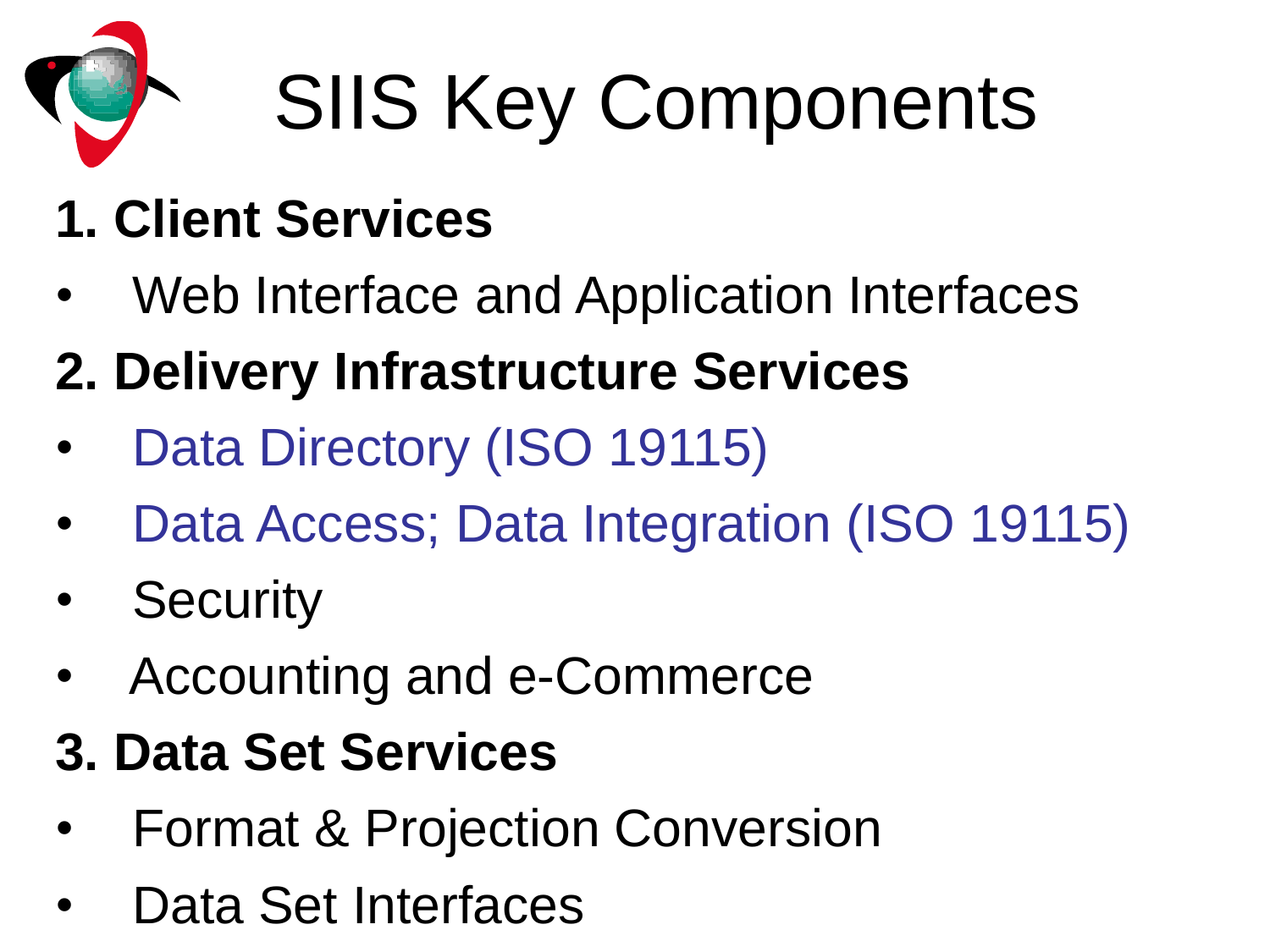# Use of ISO 19115 in SIIS

- SIIS Discovery and Access to data
- ISO/CD 19115.2 (Nov'99) is basis of Directory Service which provides data discovery, access and integration;
- Upgrade to ISO/DIS 19115 is pending;
- ISO 19115 metadata elements chosen:
	- mandatory elements plus optional elements (total 40) based on mapping between ISO and ANZLIC.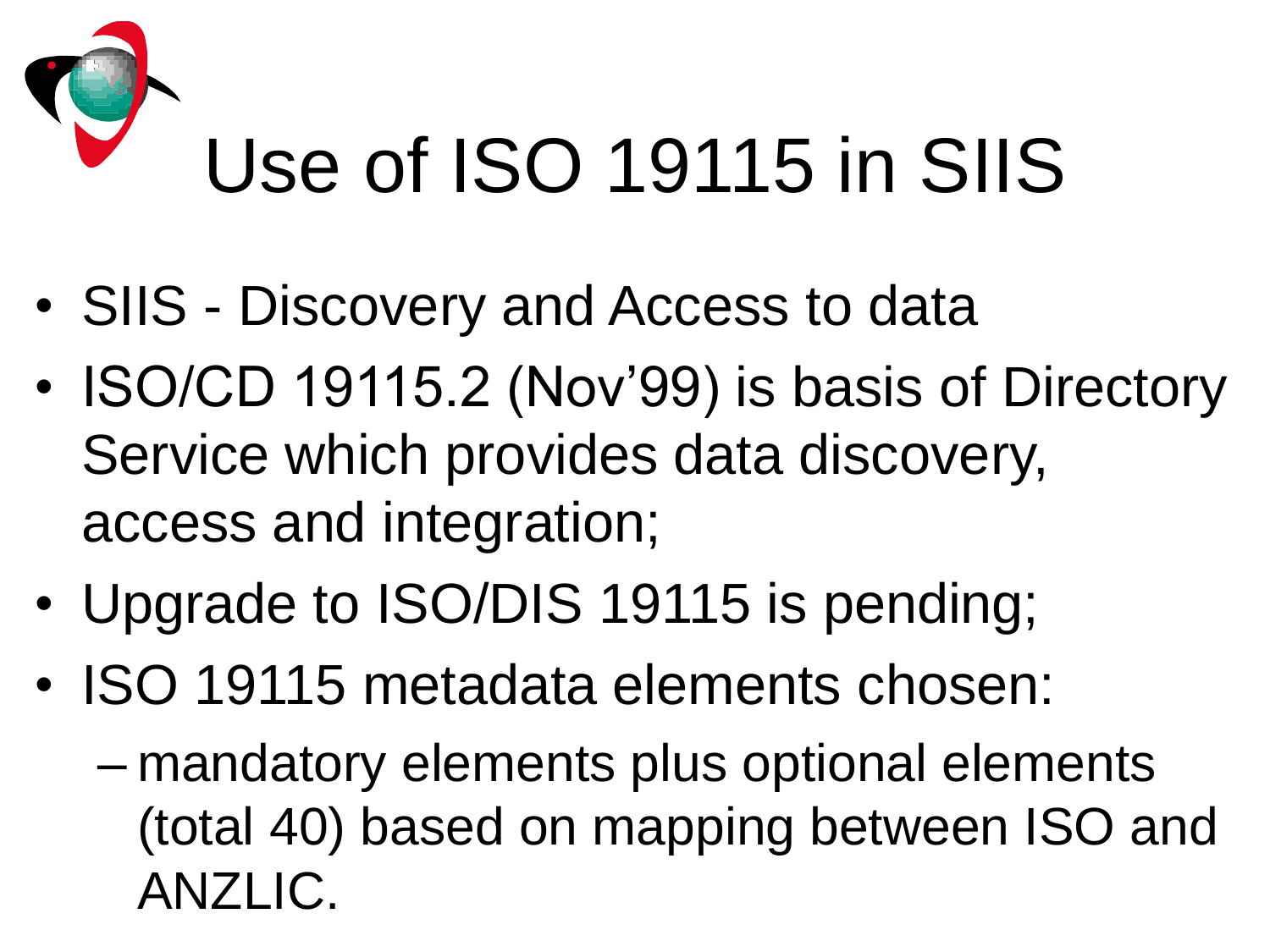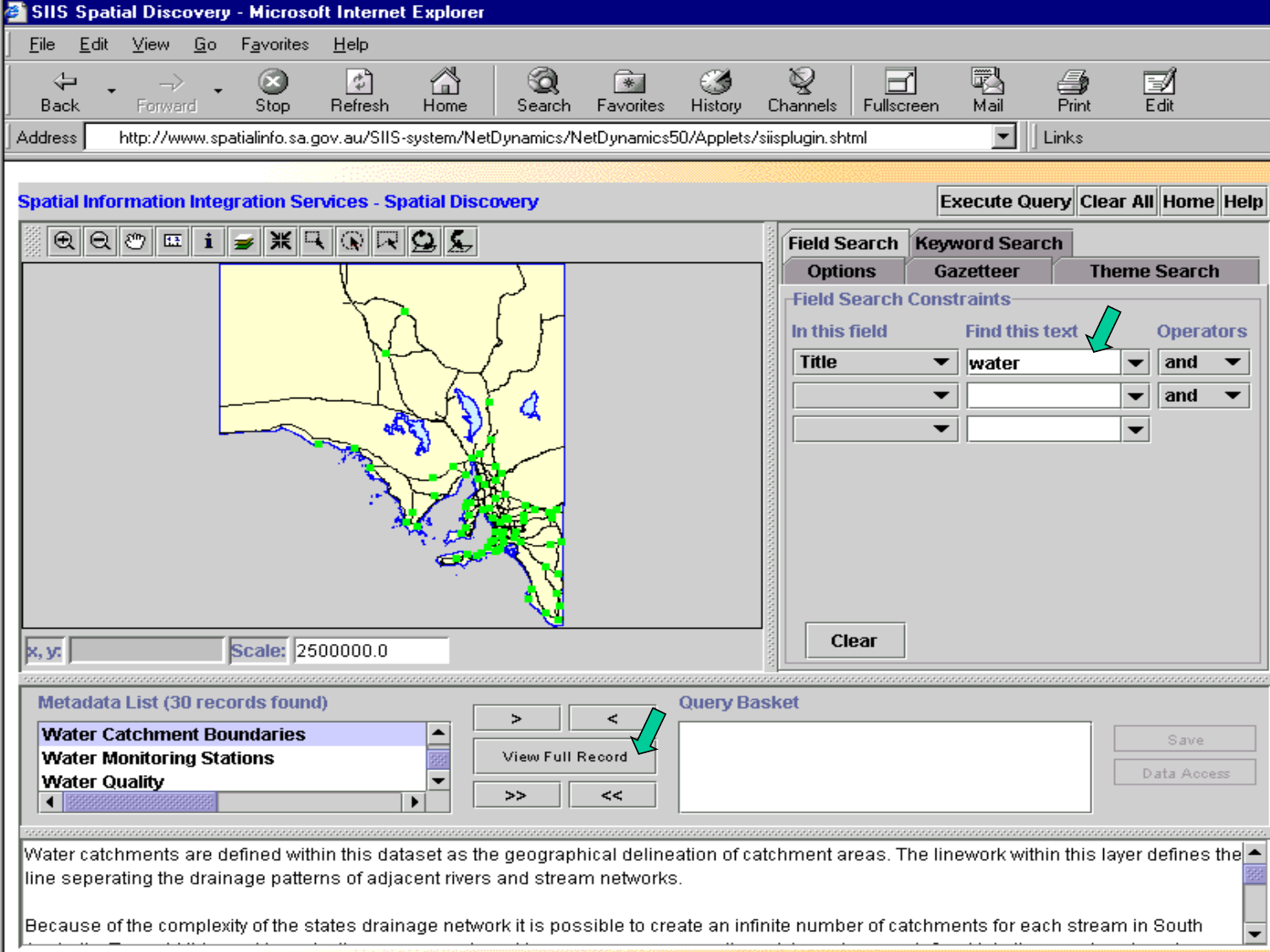

#### SIIS: Current Status

- SIIS Discovery: now being implemented;
- SIIS Access: now being tested.
- For more information on SIIS, contact: Ray Furness,

Manager, Major Projects, Spatial Program, South Australian Department for Administrative and Information Services email: furness.ray@saugov.sa.gov.au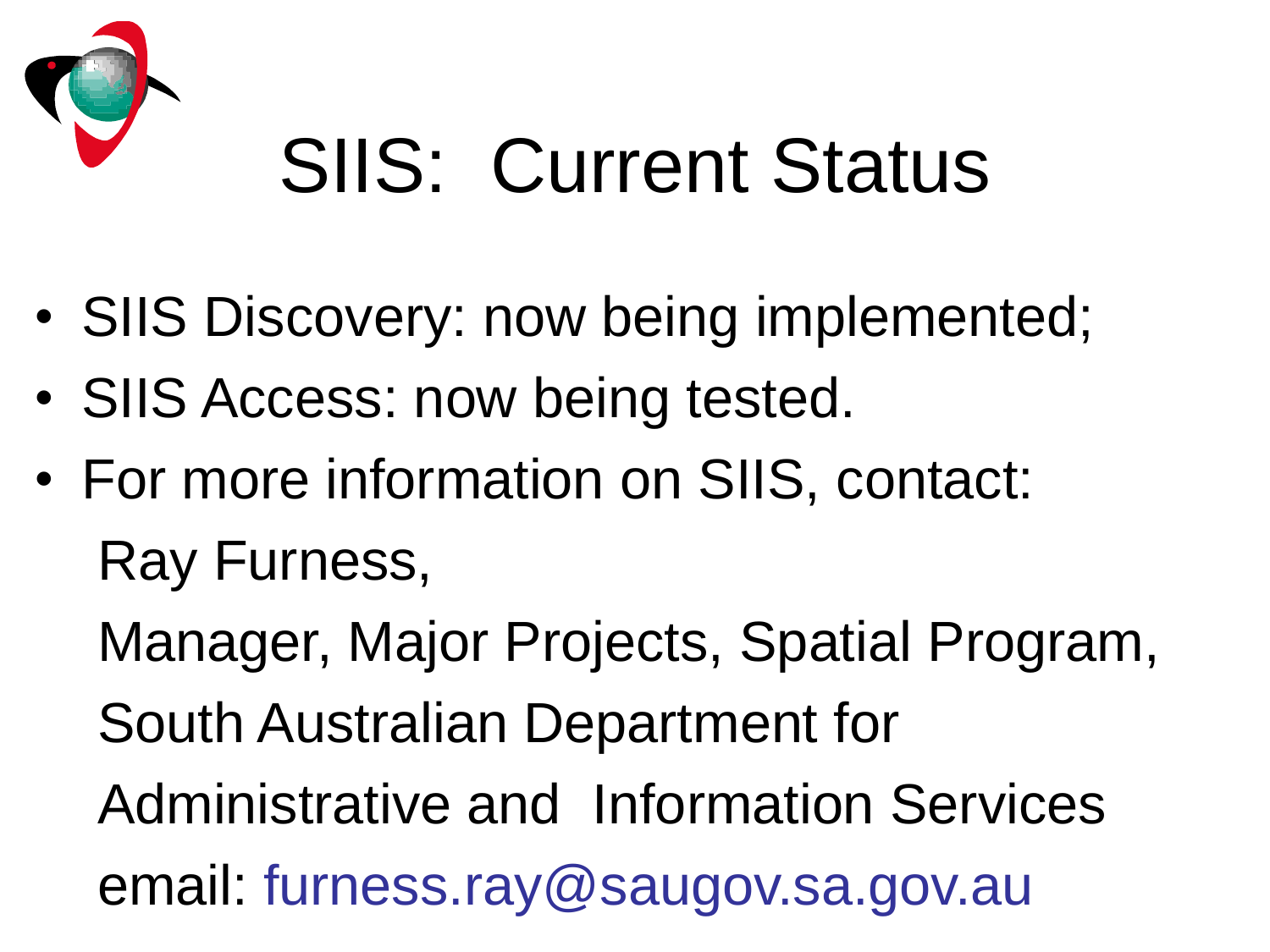

## 2. Distributed Environment for Metadata Management (DEMM)

#### **Project Overview:**

- NTSDI: Northern Territory Spatial Data Infrastructure.
- DEMM will become the core of the NTSDI Clearinghouse.
- Clearinghouse will provide discovery and access to data and services.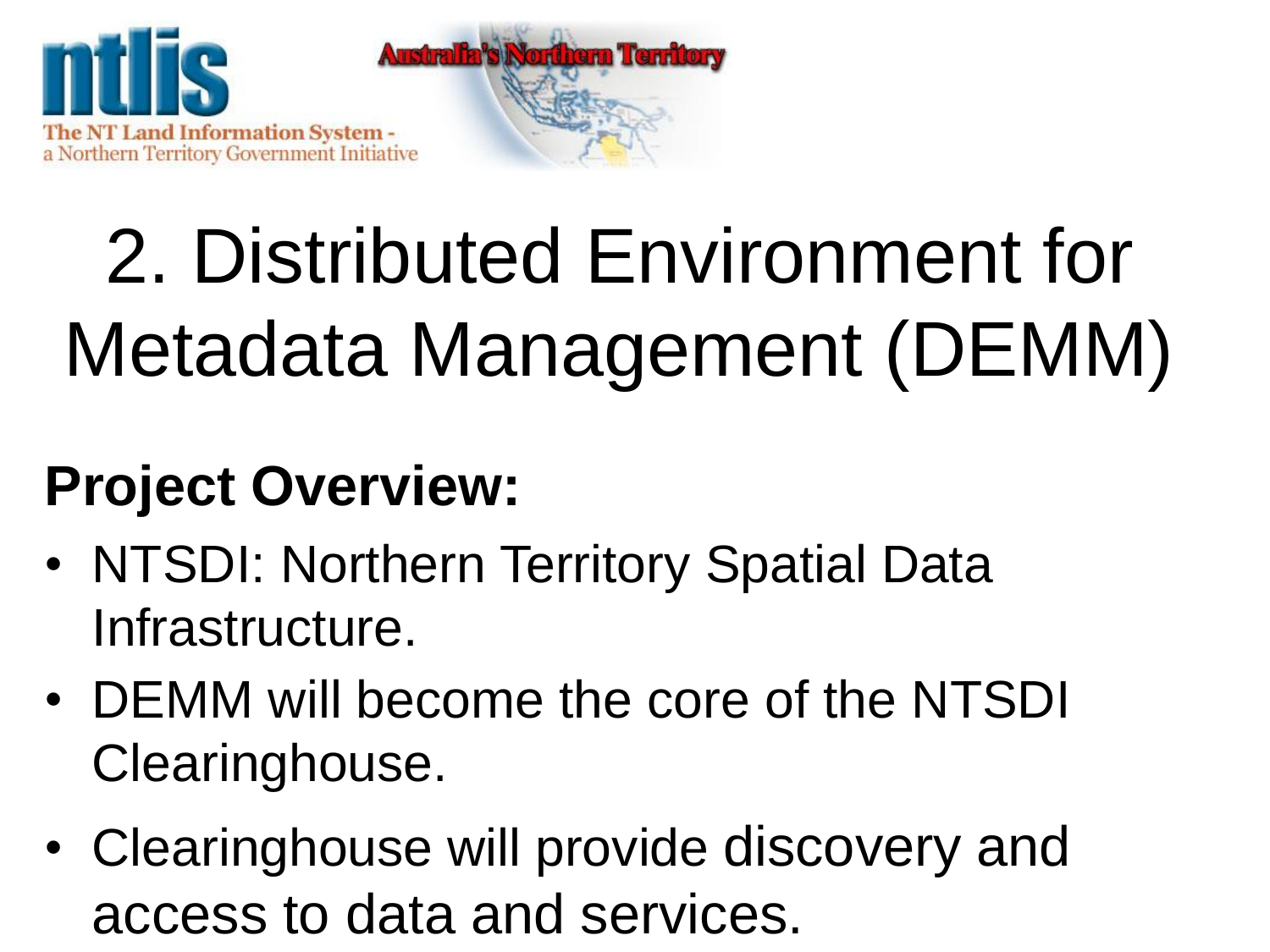

## Key Features of DEMM

- XSL and XSLT to extract different metadata schemas (eg ANZLIC, Dublin Core/AGLS) from ISO 19115 compliant database.
- ISO architecture provides flexible approach to collection, storage and management of metadata.
- See NT Spatial Data Directory at: http://www.ntlis.nt.gov.au/servlet/NTSDD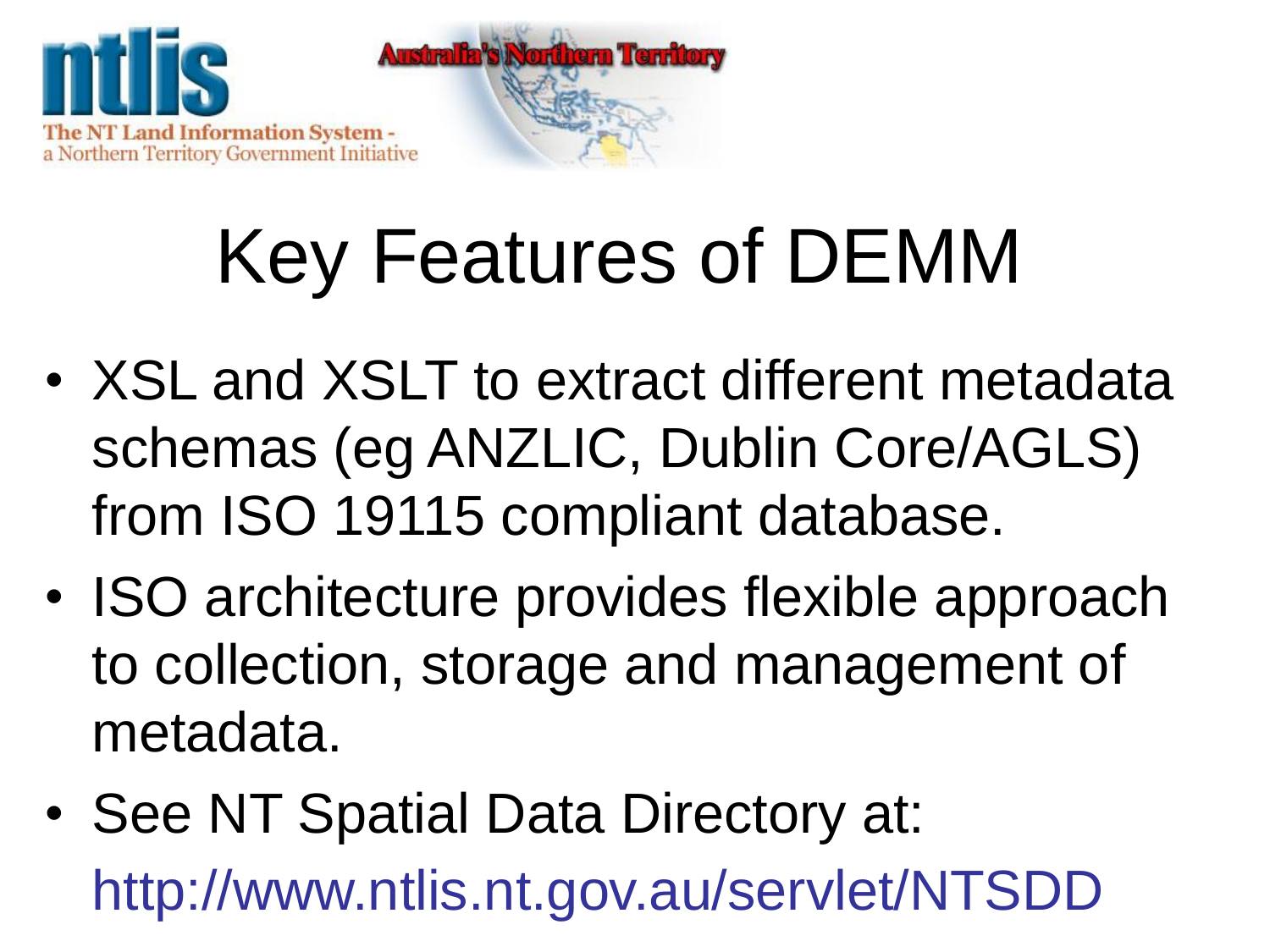

## Use of ISO 19115 in DEMM

- More than 80% of ISO metadata elements used in DEMM;
- ISO/CD 19115.2 (Nov'99) used as basis for development;
- DEMM upgraded to ISO/CD 19115.3 (June'00);
- Soon to upgrade to ISO/DIS 19115.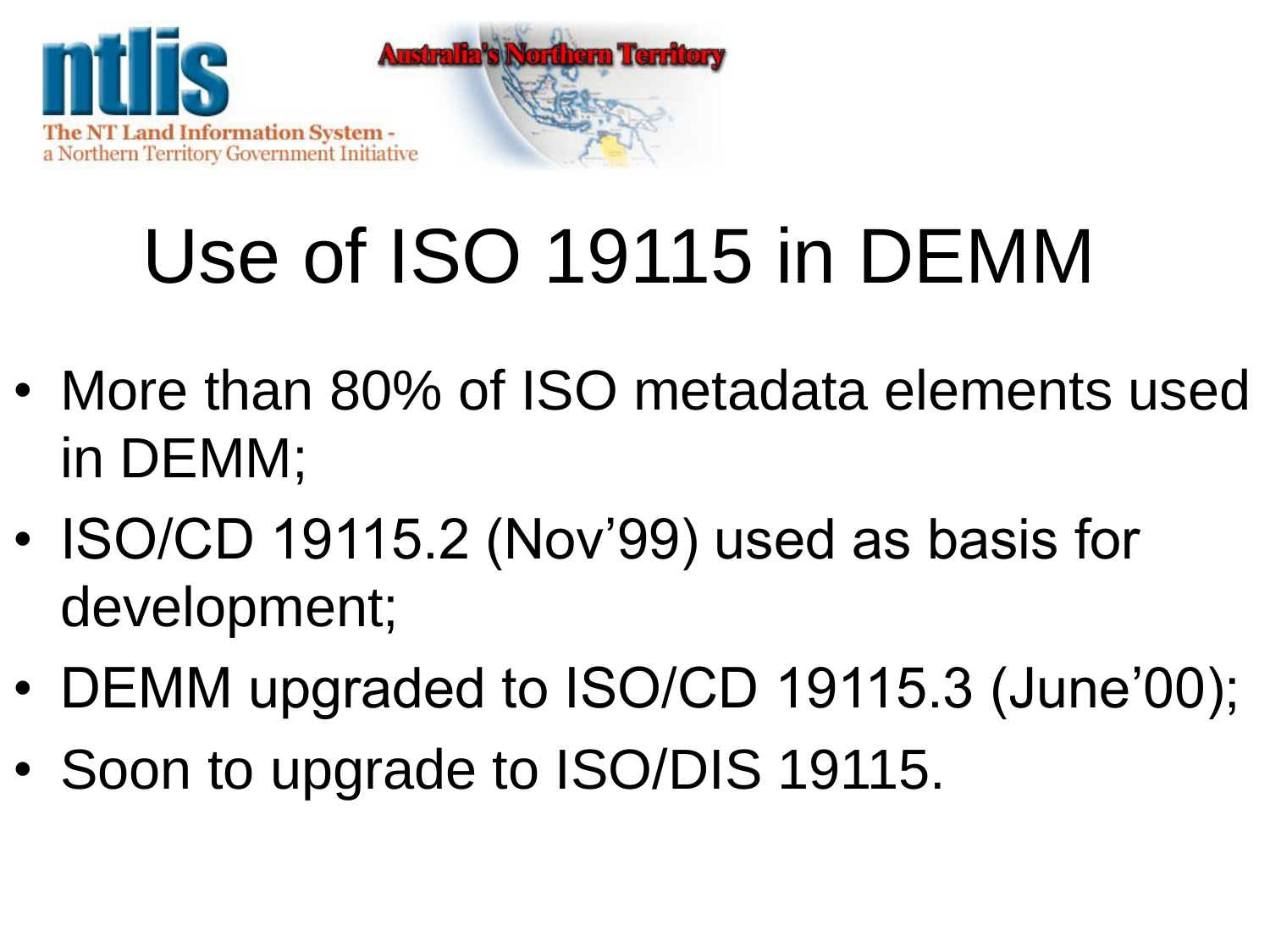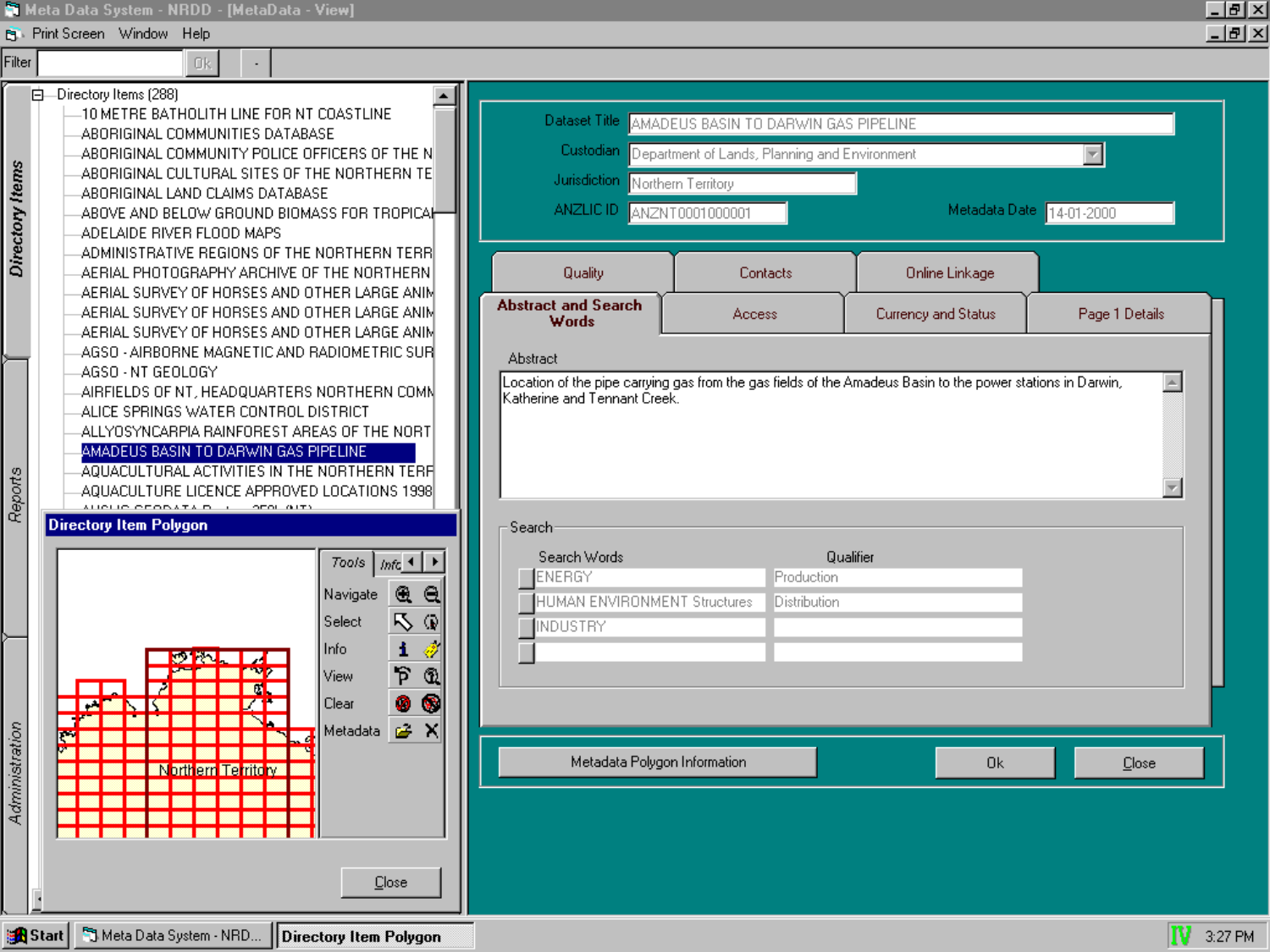

#### DEMM: Current Status

- User Requirements survey is underway prior to move to ISO/DIS 19115;
- Collaboration between NT and New Zealand.
- For more information on DEMM, contact: Ian Johnstone, Spatial Systems Manager, NT Dept of Lands, Planning & Environment email: ian.johnstone@nt.gov.au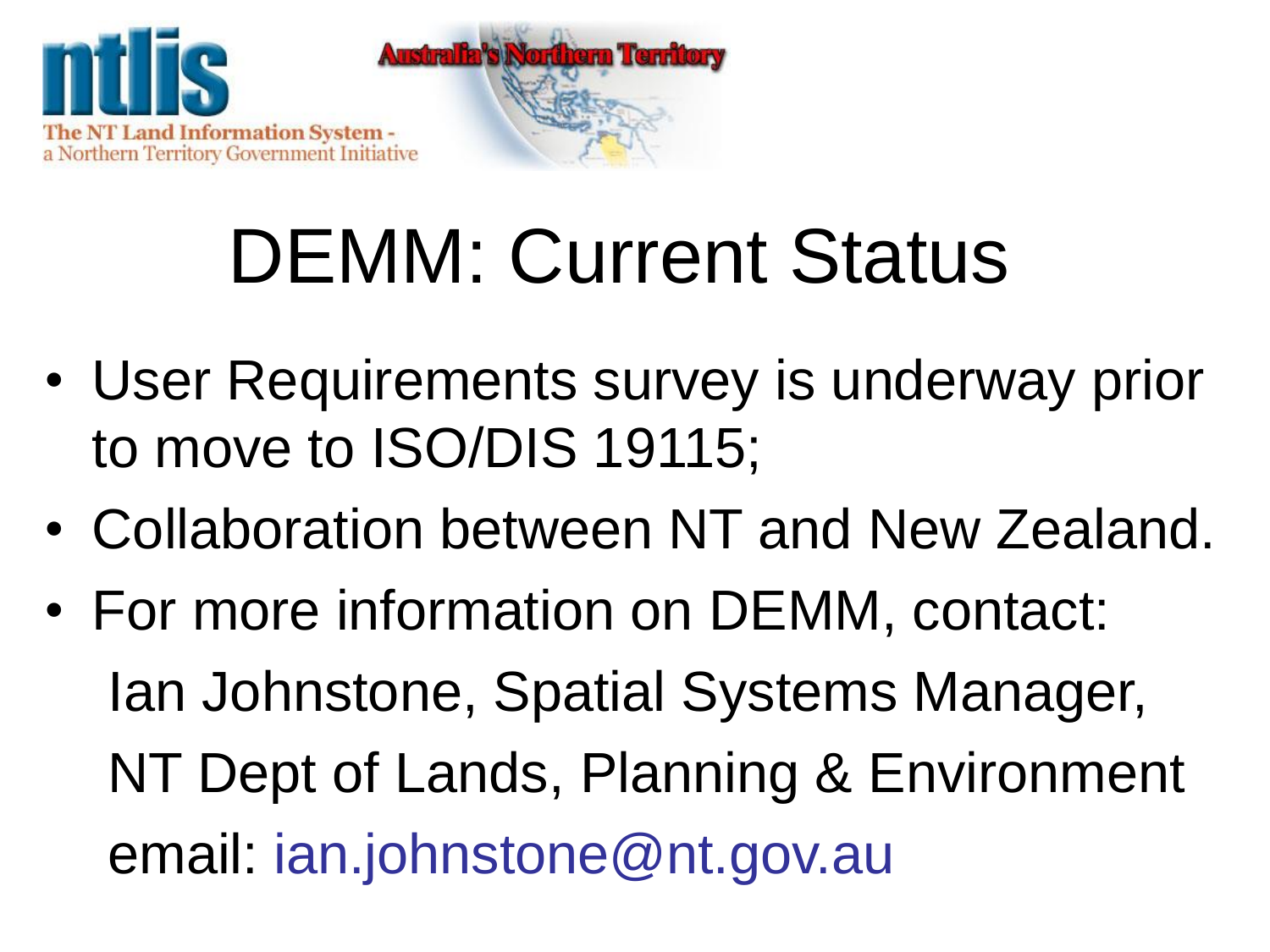



# 3. ANZLIC Profile of ISO 19115

- ANZLIC and Standards Australia have supported ANZLIC Metadata Working Group involvement in ISO/TC 211/WI 19115;
- Aim: to harmonise ANZLIC's Core Metadata Elements (1996) with ISO 19115 - successful;
- Participation has provided knowledge of the standard - essential for implementation.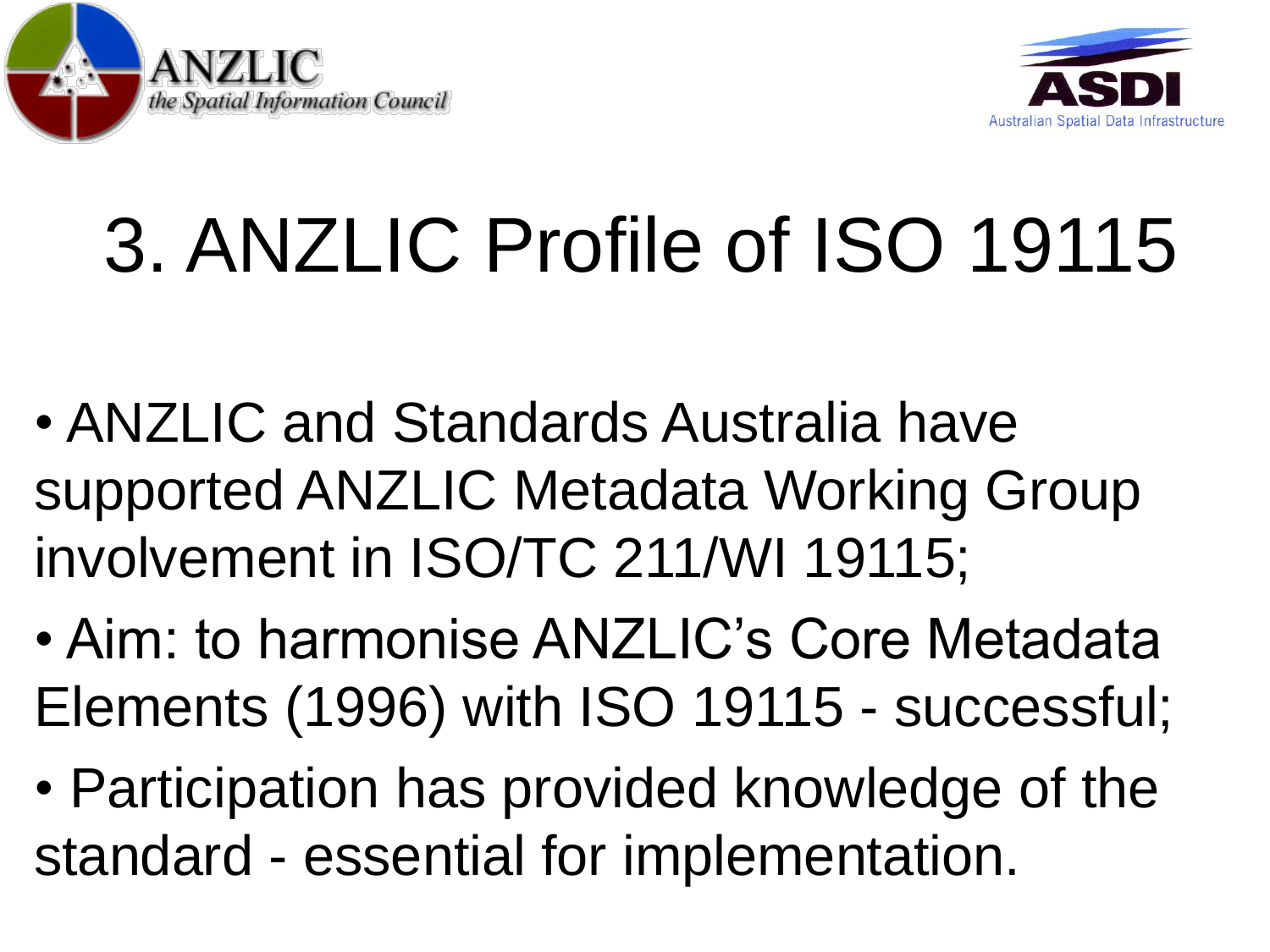



## Implementation Plan

- Minor review of ANZLIC Metadata Guidelines recently completed in preparation for major review associated with ISO 19115;
- ISO 19115 Implementation Plan to address:
	- \* draft profile (use ISO/DIS 19115);
	- \* community consultation;
	- \* change issues (effect on ASDD\*, metadata tools).

(\*ASDD: http://www.environment.gov.au/net/asdd/)